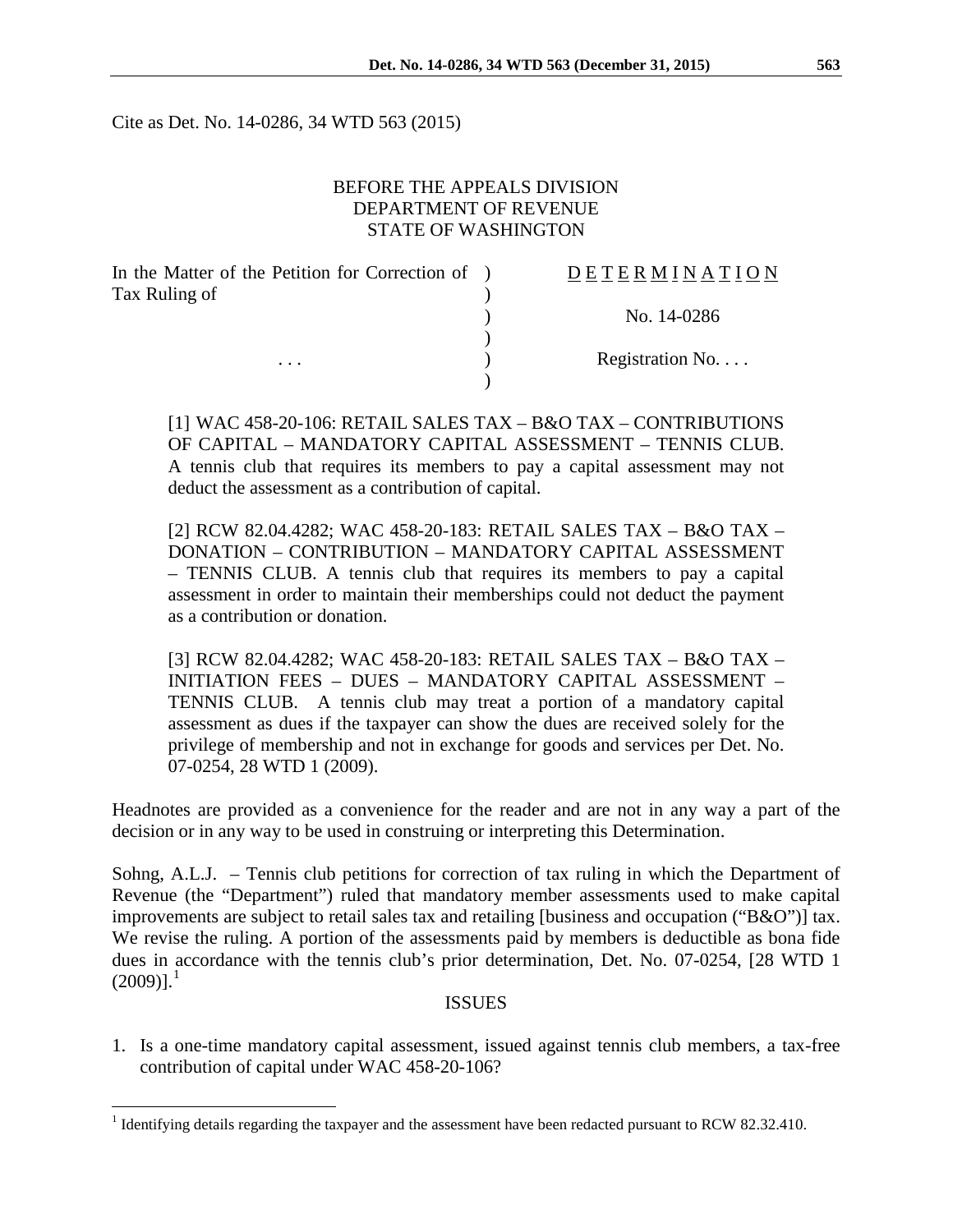- 2. Is a one-time mandatory capital assessment, issued against tennis club members, deductible as a donation or contribution under RCW 82.04.4282?
- 3. Is a one-time mandatory capital assessment, issued against tennis club members, deductible as a bona fide membership due or fee under RCW 82.04.4282?

## FINDINGS OF FACT

[Taxpayer] operates a private tennis club in [Washington]. Taxpayer is a nonprofit corporation that is prohibited from issuing stock under the Washington Nonprofit Corporation  $Act.^2$  $Act.^2$ Taxpayer's facilities include . . . indoor tennis courts; . . . outdoor tennis courts; an outdoor swimming pool open during the summer; a fitness center; a pro shop; a social lounge area; and a banquet hall. A number of the . . . [outdoor] tennis courts can be covered . . . during inclement weather. For additional fees, Taxpayer provides tennis lessons, swimming lessons, and regular social events, such as weekly poolside barbecues, wine and cider tasting, and holiday brunches or meals. Taxpayer also allows members to rent the banquet facility and swimming pool for private events.

Club members must pay one-time initiation fees, as well as monthly dues for continuing membership. Taxpayer offers two categories of memberships at issue in this case: tennis memberships and social memberships. Tennis members may reserve two tennis courts per week and have full access to the gym, swimming pool, and social events at no additional charge. Social members pay lower dues and generally have no tennis privileges,  $3$  but have full access to the gym, swimming pool, and social events.

Taxpayer is governed by a board of directors, all of whom are elected by the club's members at their annual meeting. Members do not own stock in the club, but do have voting rights. The bylaws authorize the board of directors to levy assessments against all members to fund capital improvements to the facility. Taxpayer's bylaws provides as follows:

**ASSESSMENTS**. From time to time the Board, by the affirmative vote of two-thirds of the membership thereof, may levy assessments in an amount sufficient to pay for the construction of capital additions to, the reconstruction of, or repairs to the Club facilities; provided, however, that the board shall not levy such assessment more often than once each year or in an amount greater than one-third of the annual dues for the classes of memberships assessed unless such action shall be first approved by the membership voting therefore at a special meeting duly called. Such assessments shall be uniform for all classes of membership, except Invitational, which class is not assessable. Assessments may not be avoided by termination of membership after an assessment has been levied. Assessment payments shall be considered delinquent thirty (30) days following the due date which shall be the date of billing.<sup>[4](#page-1-2)</sup>

<span id="page-1-0"></span><sup>&</sup>lt;sup>2</sup> RCW 24.03.030(1). Taxpayer's Articles of Association states that it "shall have no capital stock." Articles of . . . , Article III (May 10, 1905).

<span id="page-1-1"></span><sup>&</sup>lt;sup>3</sup> Social members may play tennis with a tennis member up to three times a year, subject to an \$. . . guest fee.  $4$  Bylaws, Article 2, Section D.

<span id="page-1-2"></span>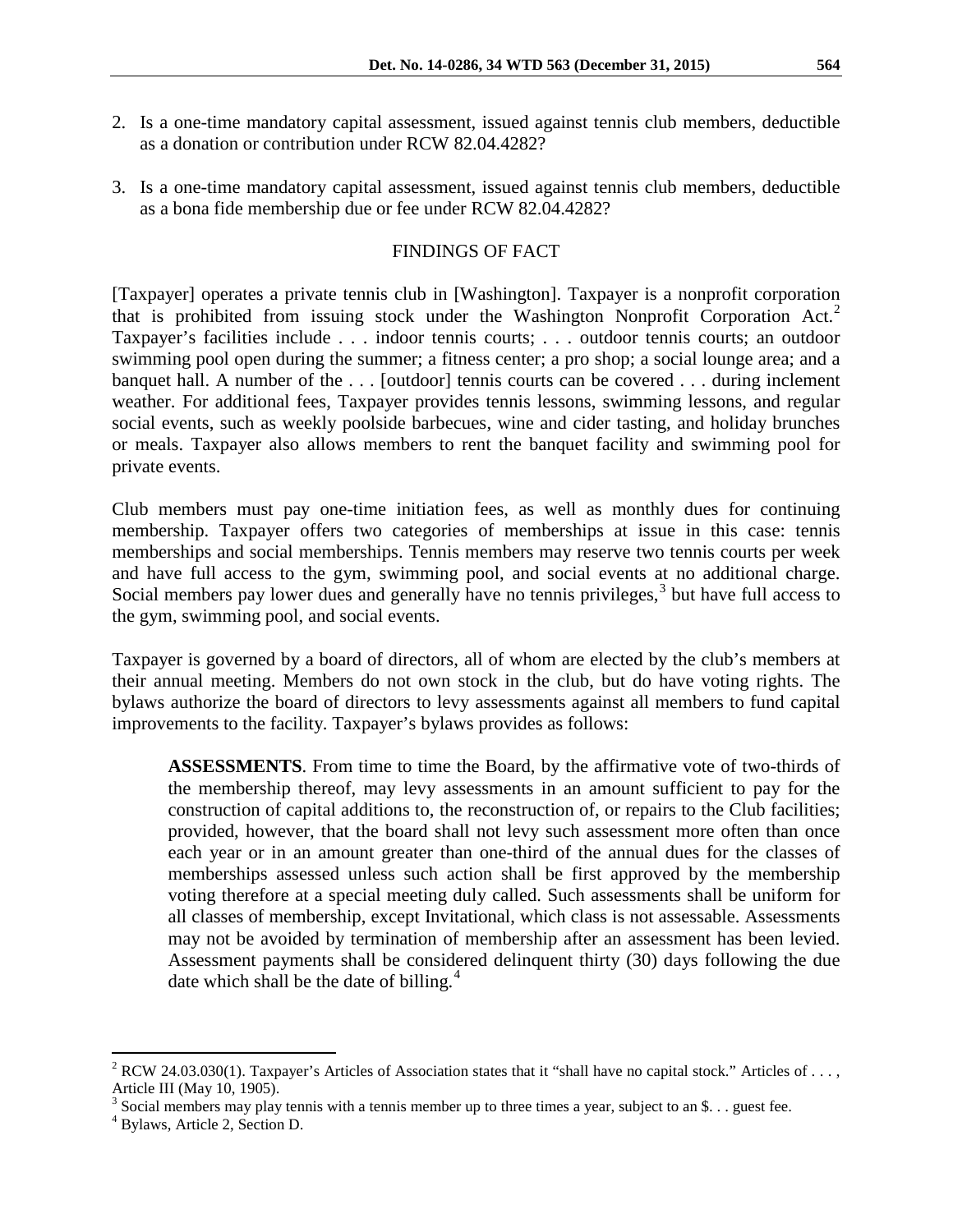On March 3, 2013, the board of directors approved the expenditure of approximately  $\$\ldots\$$ install a new dome over two outdoor tennis courts and to remodel the gym. Taxpayer raised these funds through a combination of a business loan, reserves from its capital account, and a capital assessment as permitted under the bylaws. Taxpayer levied the capital assessment (the "Capital Assessment") against social and tennis members equal to four months' worth of dues, for a total of \$ . . . . If members failed to pay the Capital Assessment, Taxpayer suspended their membership privileges until it was paid. Members who paid the Capital Assessment were still required to continue paying their regular membership dues to have access to the club. Members who paid the Capital Assessment had the same rights to use the club's facilities as they did before they paid the Capital Assessment. Payment of the Capital Assessment did not entitle the members to any additional rights.

The Audit Division previously audited Taxpayer for the period . . . , and issued an assessment in the amount of \$ . . . (the majority of which was retail sales tax). The Audit Division disallowed all deductions that Taxpayer claimed as bona fide membership dues and initiation fees under RCW 82.04.4282. Taxpayer appealed the assessment. In Det. No. 07-0254, 28 WTD 1 (2009), the Appeals Division held:

[A]t least a portion of Taxpayer's initiation fees and dues income, both for tennis memberships and 'social' memberships, is attributable to the privilege of receiving goods and services. Payment of the social membership entitles the member to use the swimming facilities during the months those facilities are open, and to use the exercise equipment, for no additional charge. . . . Taxpayer does not dispute that at least a portion of its initiation fees and dues income is taxable.

28 WTD at 7. With respect to the fitness center, the Appeals Division concluded:

[Taxpayer] was a tennis and social club that had exercise equipment that was little used. Use of the exercise equipment was not the reason members joined or used the club's facilities. The equipment was an incidental benefit to club membership. Moreover, the social benefits of membership were a primary reason members purchased memberships, rather than using facilities that offered only recreation services. Use of the exercise equipment was not the reason members joined or used the club's facilities.

28 WTD at 8.

On September 19, 2007, the Appeals Division granted Taxpayer's petition and remanded it to the Audit Division to calculate how much of Taxpayer's membership dues and fees were deductible under RCW 82.04.4282. For periods after the audit period at issue in the prior appeal, Taxpayer was instructed to report its fees and dues income consistent with Det. No. 07-0254, [28 WTD 1 (2009)].

On May 21, 2013, Taxpayer requested a ruling from the Department's Taxpayer Services Division, seeking instructions on how it should report the Capital Assessment. On August 8, 2013, Taxpayer Services issued a written ruling (the "Ruling") instructing Taxpayer that the entire amount of the Capital Assessment was subject to retailing B&O tax and retail sales tax. The Ruling stated as follows: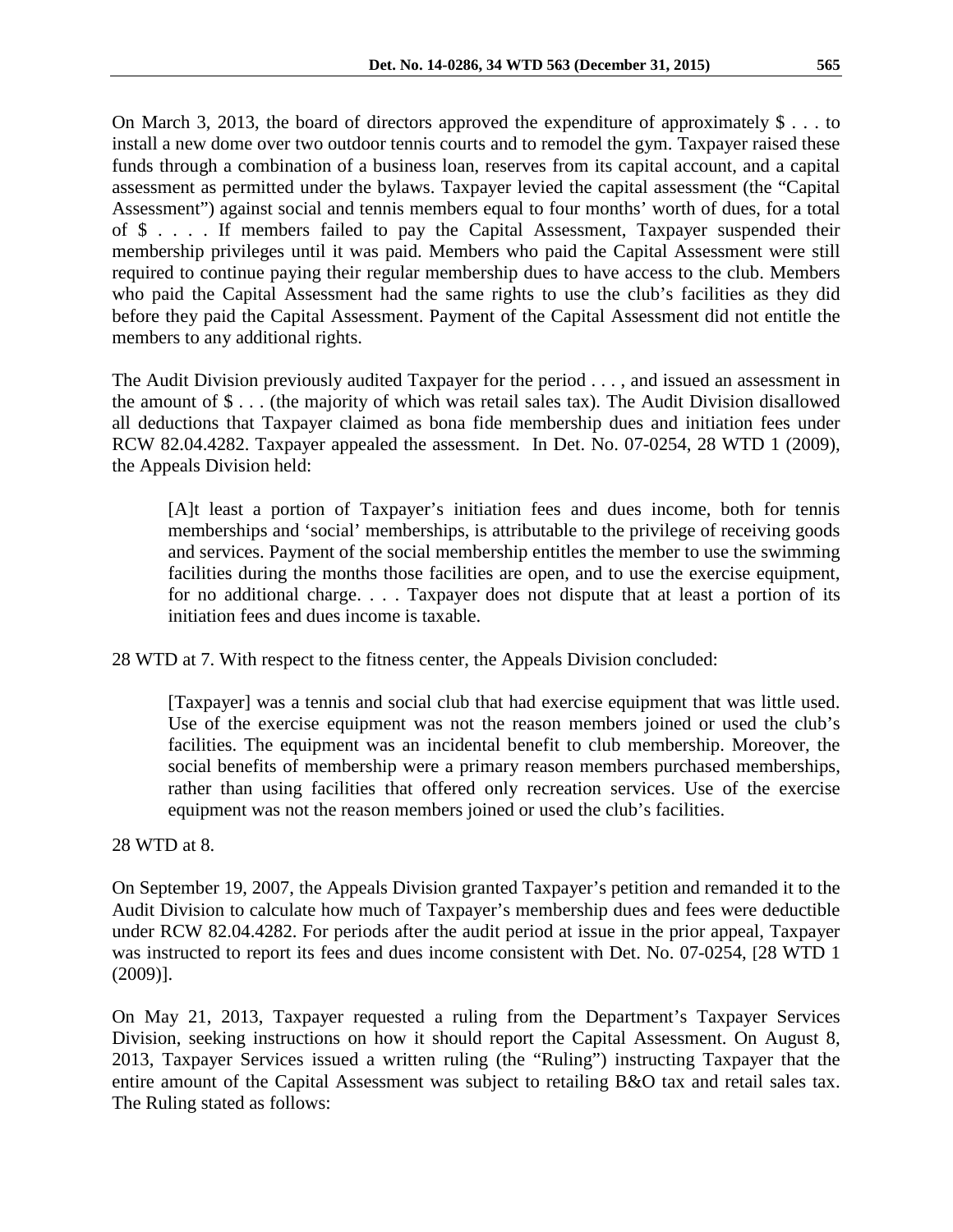[Taxpayer's] Capital Assessment is a charge to members for the provision of or access to an amusement and recreational/fitness facility similar to the taxpayer's periodic membership dues. In fact, [Taxpayer's] Bylaws indicate that a delinquency in assessment, like membership dues, will result in the suspension of member privileges. This fact supports the conclusions that the Capital Assessment is a condition of membership (providing access to the facilities) no different than periodic membership dues. Moreover, the Capital Assessment relates to the repair or improvement of facilities for which there is no social component, i.e., providing a new dome over two tennis courts and a gym remodel. . . . The Capital Assessment charge has no "social component" as the assessment is a charge for an improved facility unrelated to social activities.

The Ruling also concluded that the Capital Assessment did not qualify as a non-taxable capital contribution under WAC 458-20-106 because members are not owners, partners, or shareholders who have equity ownership interests in the club. Taxpayer appeals the Ruling on the grounds that the Capital Assessment is (1) a tax-free capital contribution under WAC 458-20-106; or alternatively, (2) fully deductible as bona fide fees and dues under RCW 82.04.4282.

# ANALYSIS

## 1. Capital Contribution Under Rule 106

WAC 458-20-106 ("Rule 106") provides that contributions of capital to business entities are generally not taxable transactions. Rule 106 provides:

A transfer of capital assets to . . . a business is deemed not taxable to the extent the transfer is accomplished through an adjustment of the beneficial interest in the business.

The following examples are instances when the tax will not apply.

(1) Transfers of capital assets between a corporation and a wholly-owned subsidiary, or between wholly-owned subsidiaries of the same corporation.

(2) Transfers of capital assets by an individual or by a partnership to a corporation, or by a corporation to another corporation in exchange for capital stock therein.

(3) Transfers of capital assets by a corporation to its stockholders in exchange for surrender of capital stock.

(4) Transfers of capital assets pursuant to a reorganization under 26 U.S.C Section 368 of the Internal Revenue Code, when capital gain or ordinary income is not realized.

(5) Transfers of capital assets to a partnership or joint venture in exchange for an interest in the partnership or joint venture; or by a partnership or joint venture to its members in exchange for a proportional reduction of the transferee's interest in the partnership or joint venture.

(6) Transfer of an interest in a partnership by one partner to another; and transfers of interests in a partnership to third parties, when one or more of the original partners continues as a partner, or owner.

The burden is upon the taxpayer to establish the facts concerning the adjustment of the beneficial interest in the business when exemption is claimed.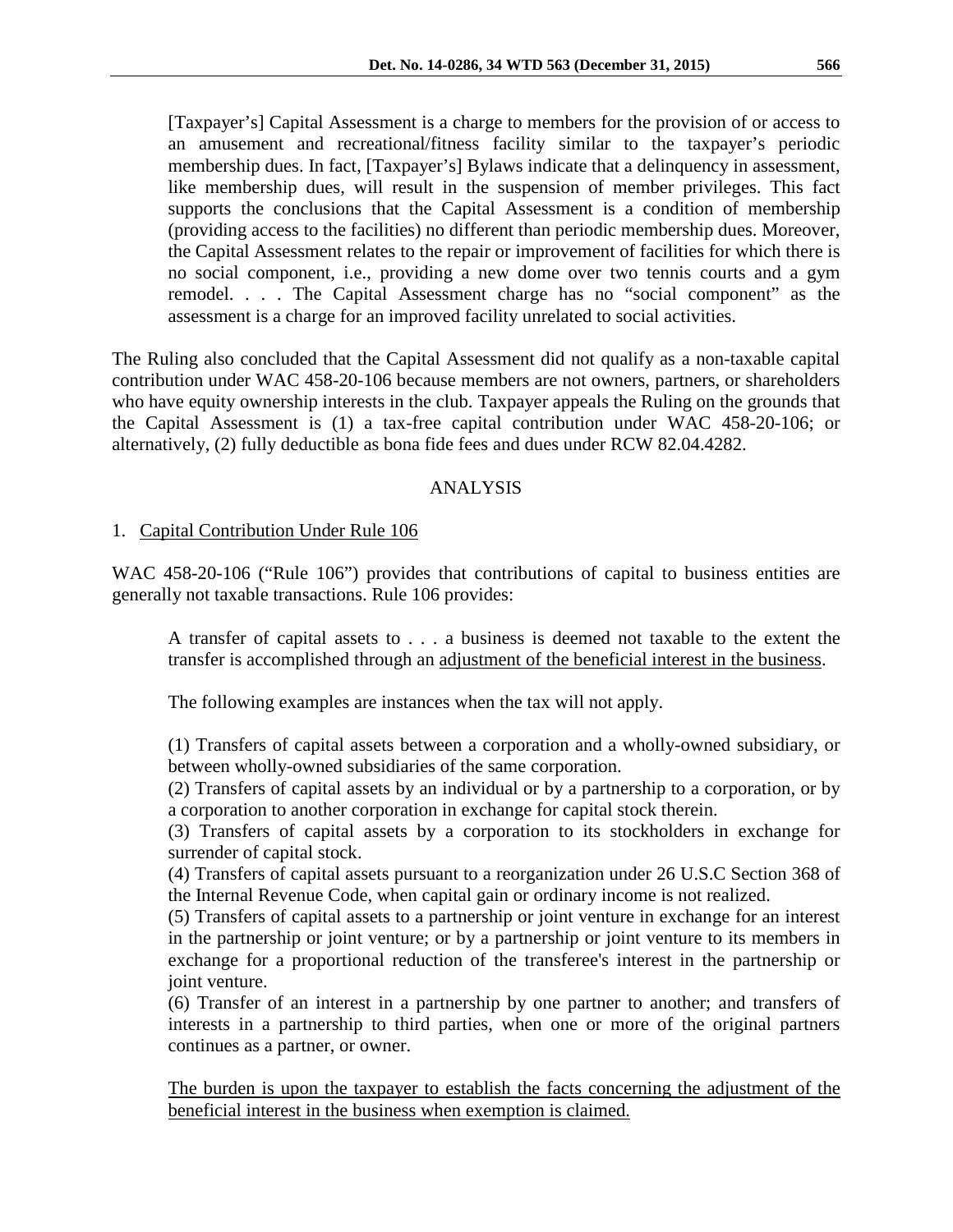Tax exemptions are strictly, though fairly, construed against taxpayers. *See Budget Rent-a-Car, Inc. v. Dep't of Revenue,* 81 Wn.2d 171, 500 P.2d 764 (1972); *Group Health Cooperative v. Tax Comm'n*, 72 Wn.2d 422, 429, 433 P.2d 201 (1967). Rule 106 requires that a party making a capital contribution have a "beneficial interest" in the business [ . . . ]. Because Rule 106 does not define "beneficial interest," we may look to the dictionary meaning for guidance. *See, e.g., Western Telepage, Inc. v. City of Tacoma*, 140 Wn.2d 599, 609, 998 P.2d 884 (2000); *Palmer v. Dep't of Revenue,* 82 Wn. App*.* 367, 372, 917 P.2d 1120 (1996); *Garrison v. Wash. State Nursing Bd.,* 87 Wn.2d 195, 196, 550 P.2d 7 (1976). In *Christiansen v. Dep't of Social Security*, 15 Wn. 2d 465, 131 P.2d 189 (1942), the Washington Supreme Court determined that a husband did not have a "beneficial interest" in his wife's separate property. Relying on Black's Law Dictionary, the court defined the term as "the profit, benefit, or advantage resulting from a contract, or the ownership of an estate as distinct from the legal ownership or control." *Id.,*15 Wn. 2d at 467; *see also* Det. No. 09-0089, 29 WTD 19 (2010); BLACK'S LAW DICTIONARY 149 ( $7<sup>th</sup>$  ed. 1999)(defining "beneficial interest" as "a right or expectancy in something (such as a trust or an estate), as opposed to legal title to that thing. For example, a person with a beneficial interest in a trust receives income from the trust but does not hold legal title to the trust property").

Applying the definitions set forth above, we conclude that club members do not have "beneficial interests in the business." Although members may exercise limited governing rights by electing the club's board of directors, they are not entitled to any profits, benefits, or advantages from operation of the club as a business enterprise. Club members are not analogous to trust beneficiaries who do not have legal title to a trust's assets, but have beneficial interests in them. Nor are club members equivalent to estate beneficiaries who do not have legal title to the estate's assets, but have beneficial interests in such assets. Club members, by virtue of their memberships, are entitled to receive goods and services from the club. Such right does not rise to the level of a "beneficial interest in the business" under Rule 106. Moreover, Rule 106 also requires that there be an *adjustment* in the beneficial interests, which Taxpayer bears the burden to prove. Taxpayer has not provided any documentation that establishes any adjustments upon payment of the Capital Assessment. We deny the petition as to this issue.

#### 2. Contributions or Donations Under RCW 82.04.4282

Washington imposes retail sales tax on each retail sale in this state. RCW 82.08.020. The term "retail sale" includes the sale of "amusement and recreation services including but not limited to golf, pool, billiards, skating, bowling, ski lifts and tows, day trips for sightseeing purposes, and others when provided to consumers." RCW 82.04.050(3)(a)(i). The Department adopted WAC 458-20-183 ("Rule183") to administer the taxation of amusement and recreation services. Rule 183(2)(b) provides that amusement and recreation services include (but are not limited to) the following activities:

Golf, pool, billiards, skating, bowling, swimming, bungee jumping, ski lifts and tows, basketball, racquet ball, handball, squash, tennis, and all batting cages. "Amusement and recreation services" also include the provision of related facilities such as basketball courts, tennis courts, handball courts, swimming pools, and charges made for providing the opportunity to dance.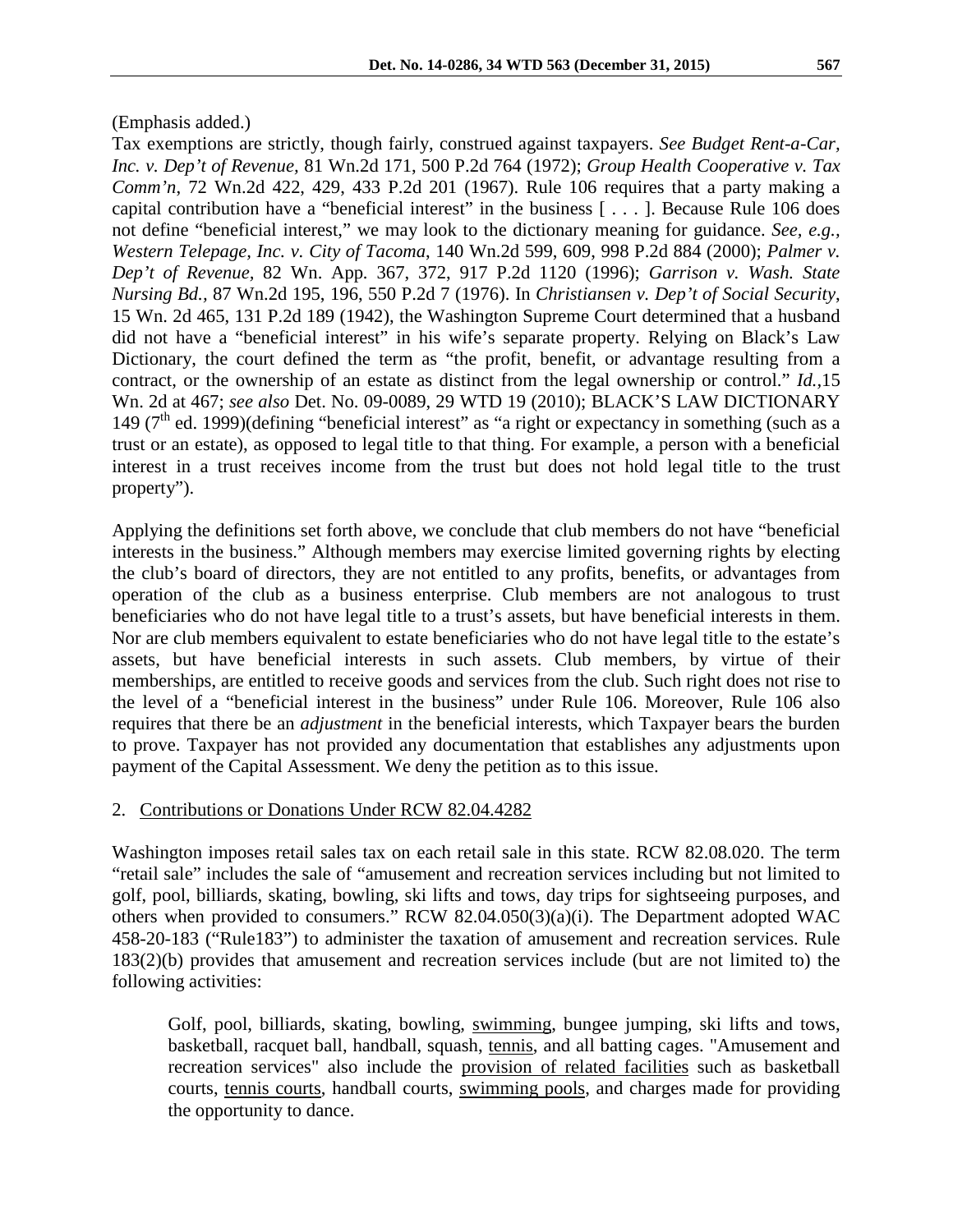(Emphasis added.) RCW 82.04.4282 provides a deduction from certain "amusement and recreation services" for bona fide initiation fees, dues, contributions, and donations, but not if they were paid for or graduated upon services rendered by the recipient of the fees or dues. The statute provides:

In computing tax there may be deducted from the measure of tax amounts derived from bona fide (1) initiation fees, (2) dues, (3) contributions, (4) donations, ... This section may not be construed to exempt any person, association, or society from tax liability upon selling tangible personal property . . . or upon providing facilities or other services for which a special charge is made to members or others. If dues are in exchange for any significant amount of goods or services rendered by the recipient thereof to members without any additional charge to the member, or if the dues are graduated upon the amount of goods or services rendered, the value of such goods or services shall not be considered as a deduction under this section.

RCW 82.04.4282 (emphasis added).

Having concluded that the Capital Assessment is not a tax-free capital contribution (above), we now examine whether it is a deductible donation or contribution under RCW 82.04.4282. The Department has previously addressed whether special assessments issued by private clubs are donations or contributions. In Determination No. 86-236, 1 WTD 111 (1986), a private athletic club issued a one-time hardship assessment against its members in order to pay its state tax liability. The Department held as follows:

[T]he emergency assessment here at issue shall be construed as a bona fide contribution or donation rather than an initiation fee or as dues upon which tax may be due. The taxpayer's club members are presumably paying dues and have paid an initiation fee, all of which have been subjected to the appropriate taxes. This is a case of whether the members make a contribution to maintain the club's solvency or else to cease being a member. Consequently, we find that in this instance, the taxpayer's club members are merely making payments for the purpose of being able to continue to belong to the club.

1 WTD at 113.

And in Det. No. 87-348, 4 WTD 281 (1987), the Department held, "If the taxpayer needs to make a special assessment to pay the tax liability and maintain the club's solvency, the Department has construed such an assessment as a contribution or donation rather than an initiation fee or dues upon which tax may be due. 1 WTD 111 (1986)." *See also* Det. No. 87-218, 3 WTD 298 (1987)(holding that a special assessment issued by a golf club was not subject to retail sales tax).

However, in *Analytical Methods v. Dep't of Revenue*, 84 Wn. App. 236, 928 P.2d 1123 (1996), the Washington Court of Appeals clarified the meaning of "donation" and "contribution" in the context of RCW 82.04.4282. That case involved federal legislation<sup>[5](#page-5-0)</sup> that required participating federal agencies to expend a percentage of their budget awarding contracts to small businesses.

<span id="page-5-0"></span> <sup>5</sup> The Small Business Innovative Development Act of 1982, 15 U.S.C. § 638.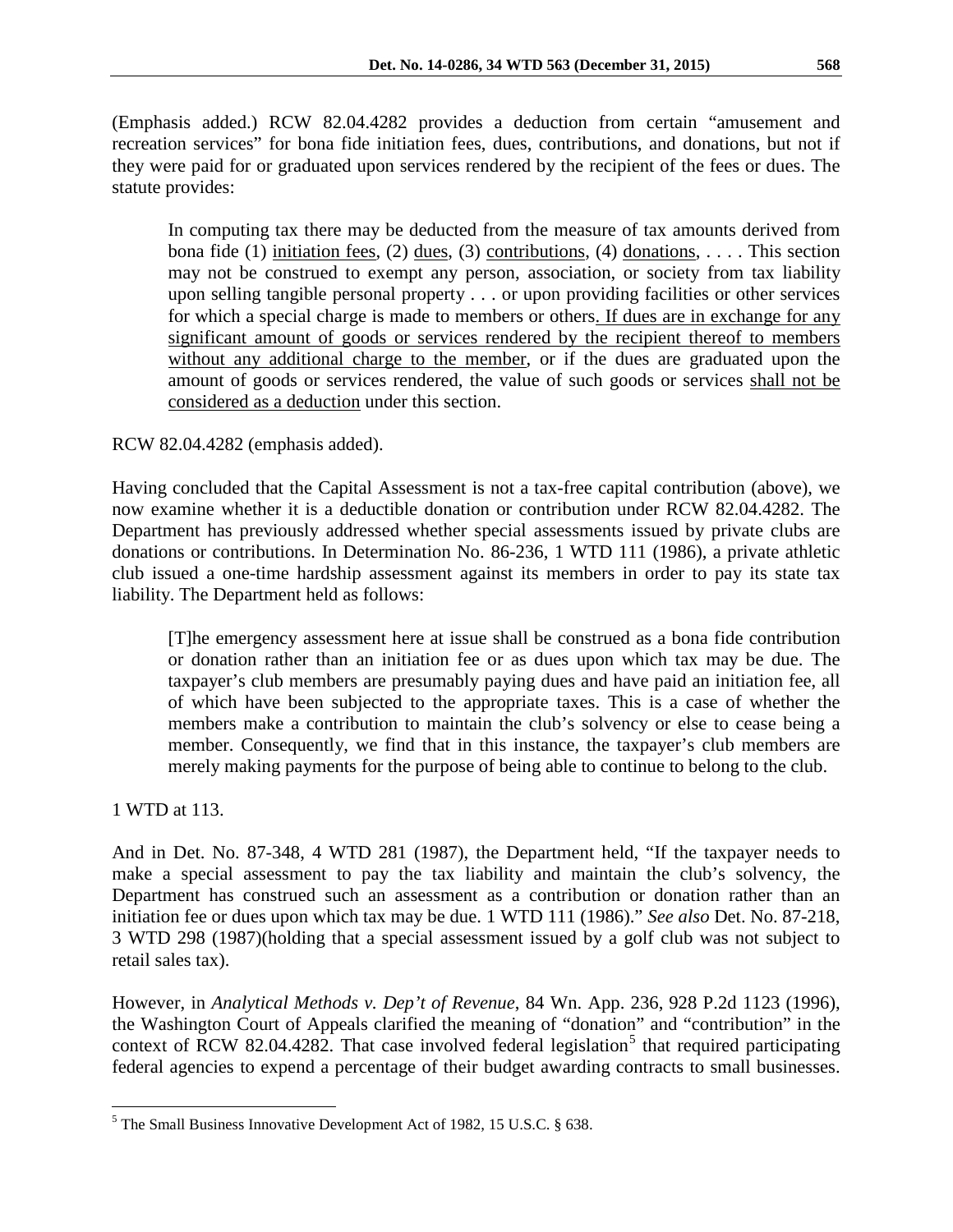The legislation required the small businesses to perform certain research and development activities and make progress reports to the federal agencies that awarded them the contracts. The court held that amounts received by the small businesses under this federal program were not deductible under RCW 82.04.4282 as contributions or donations. Relying on the dictionary definitions of the terms, the court stated:

"Contribution" means "a sum or thing voluntarily contributed." . . . "Donation" means "the action of making a gratuitous gift or free contribution." . . . These definitions require a gratuitous purpose that is missing in the [federal program]. . . . Thus, the agencies cannot reasonably be said to contribute or donate the awards.

*Id.*, 84 Wn. App. at 243. Because the small businesses were contractually obligated to perform research and make periodic progress reports to the federal agencies, the court found that there was no gratuitous purpose. Similarly, the Capital Assessment at issue here was not voluntary or gratuitous. Members were required to pay it in order to maintain their memberships. Thus, the Capital Assessment is not deductible as a contribution or donation under RCW 82.04.4282. Because the *Analytical Methods* case effectively overruled Det. Nos. 86-236, 1 WTD 111 (1986), 87-348, 4 WTD 281 (1987), and 87-218, 3 WTD 298 (1987) with respect to the deductibility of contributions or donations under RCW 82.04.4282, we decline to apply those determinations here.<sup>[6](#page-6-0)</sup>

### 3. Bona Fide Fees or Dues Under RCW 82.04.4282

[Next], we examine whether the Capital Assessment is an initiation fee or due under RCW 82.04.4282. Rule 183(2)(i) defines "initiation fees" as:

[T]hose amounts paid solely to initially admit a person as a member to a club or organization. "Bona fide initiation fees" within the context of this rule shall include only those one-time amounts paid which genuinely represent the value of membership in a club or similar organization. It shall not include any amount paid for or attributable to the privilege of receiving any goods or services other than mere nominal membership.

Rule 183(2)(e) defines "dues" as "those amounts periodically paid by members solely for the purpose of entitling those persons to continued membership in the club or similar organization. It shall not include any amounts paid for goods or services rendered to the member by the club or similar organization."

The Capital Assessment is not an "initiation fee" because members have already paid their onetime fee that *initially* admitted them to the club. Rather, the Capital Assessment is a "due" because it entitles members to *continued* membership. Failure to pay the Capital Assessment resulted in membership suspension. The next question, then, is whether the Capital Assessment is a *bona fide* due that is deductible under RCW 82.04.4282. We have already addressed at length the deductibility of Taxpayer's dues income in Det. No. 07-0254, [28 WTD 1 (2009)]. Having concluded that the Capital Assessment should be treated as "dues," we hold that

<span id="page-6-0"></span> $6$  We note that Taxpayer does not claim to rely on Det. Nos. 86-236, 1 WTD 111 (1986), 87-348, 4 WTD 281 (1987), or 87-218, 3 WTD 298 (1987).